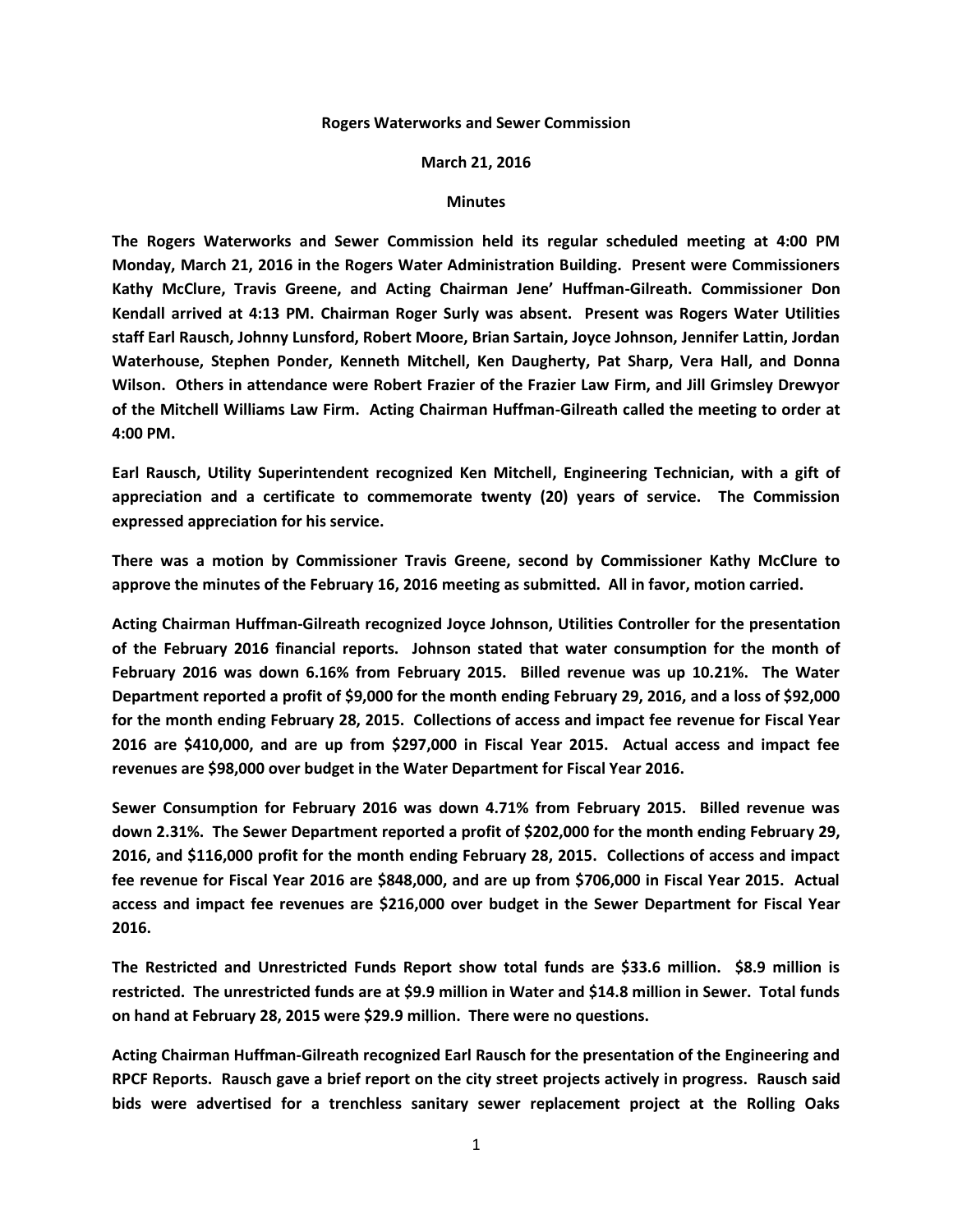**Subdivision and a Request for Qualifications was issued for engineering services including the generator for the Garrett Road Lift Station. Being no questions, Rausch continued with the Pollution Control Reports. He said the phosphorous levels look good resulting in the decrease of rain events. The Osage Creek Monitoring Report shows no changes. The sludge drier has some maintenance issues that are being repaired and replacement costs are being researched. Commissioner Travis Greene asked if the parts are coming from Thermaflite. Rausch said possibly and will also check the costs with Multi-Craft. There were no further questions.**

**Acting Chairman Huffman-Gilreath recognized Johnny Lunsford for the Operation Reports. Lunsford highlighted the graphs and indicated ten (10) water breaks with one (1) sanitary sewer overflow reported. The Lost Water Report is at 16% for the last twelve (12) months, while being at 24% for calendar 2016 and 22% for the month. The February average daily water usage was 6.84 MGD with a single daily use high of 8.50 MGD. He noted that the Fire Department has been submitting their water usage/loss for our reports. Acting Chairman Huffman-Gilreath asked what was significant about the 15-16% unaccounted water. Lunsford explained that when repairs are made it dictates an established timeline to avoid a boil order being issued by the State Health Department. She also asked if the breaks occurred in areas that had older pipes. Lunsford replied yes. There were no further questions.**

**Acting Chairman Huffman-Gilreath recognized Brian Sartain, Design Engineer to request approval of an engineering contract amendment with Crafton Tull and Associates for the Southgate Road Extension from Rainbow Road to Highway 112. This reimbursement to the City of Rogers includes approximately 3500 LF Sanitary Sewer Force Main and 5200 LF 24" Waterline. Staff recommends approval of \$130,000 to the City of Rogers which is a contractual hourly not-to-exceed amount for the design of water and sewer improvements on Southgate Road. A motion was made by Commissioner Travis Greene, second by Commissioner Don Kendall to approve \$130,000 for reimbursement to the City of Rogers as submitted. All in favor, motion carried.**

**Acting Chairman Huffman-Gilreath recognized Jill Grimsley Drewyor of the Mitchell Williams Law Firm. She reported that approving early redemption of the Water Revenue Refunding Bonds, Series 2008-B, would provide approximately \$400,000 in interest savings. Staff recommends approval of redeeming the City of Rogers, Arkansas Water Revenue Refunding Bonds, Series 2008-B on June 1, 2016 with Resolution No 16-02. Commissioner Don Kendall made a motion, second by Commissioner Kathy McClure for Resolution No 16-02 approving redemption prior to maturity of the City of Rogers, Arkansas Water Revenue Refunding Bonds, Series 2008-B as submitted. All in favor, motion carried.**

**Acting Chairman Huffman-Gilreath recognized Earl Rausch for presentation of Resolution No 16-03. Rausch expressed intent to the Rogers Waterworks and Sewer Commission to appropriate \$7,500 as an initial financial contribution to the Arkansas Nutrient Trading Cooperative Association once the Association is formed. Also, recommending to the City of Rogers that it also appropriate \$7,500 as an initial financial contribution to the Arkansas Nutrient Trading Cooperative Association, once the Association is formed. Commissioner Don Kendall made a motion, second by Commissioner Travis Greene to approve Resolution No 16-03 as submitted. All in favor, motion carried.**